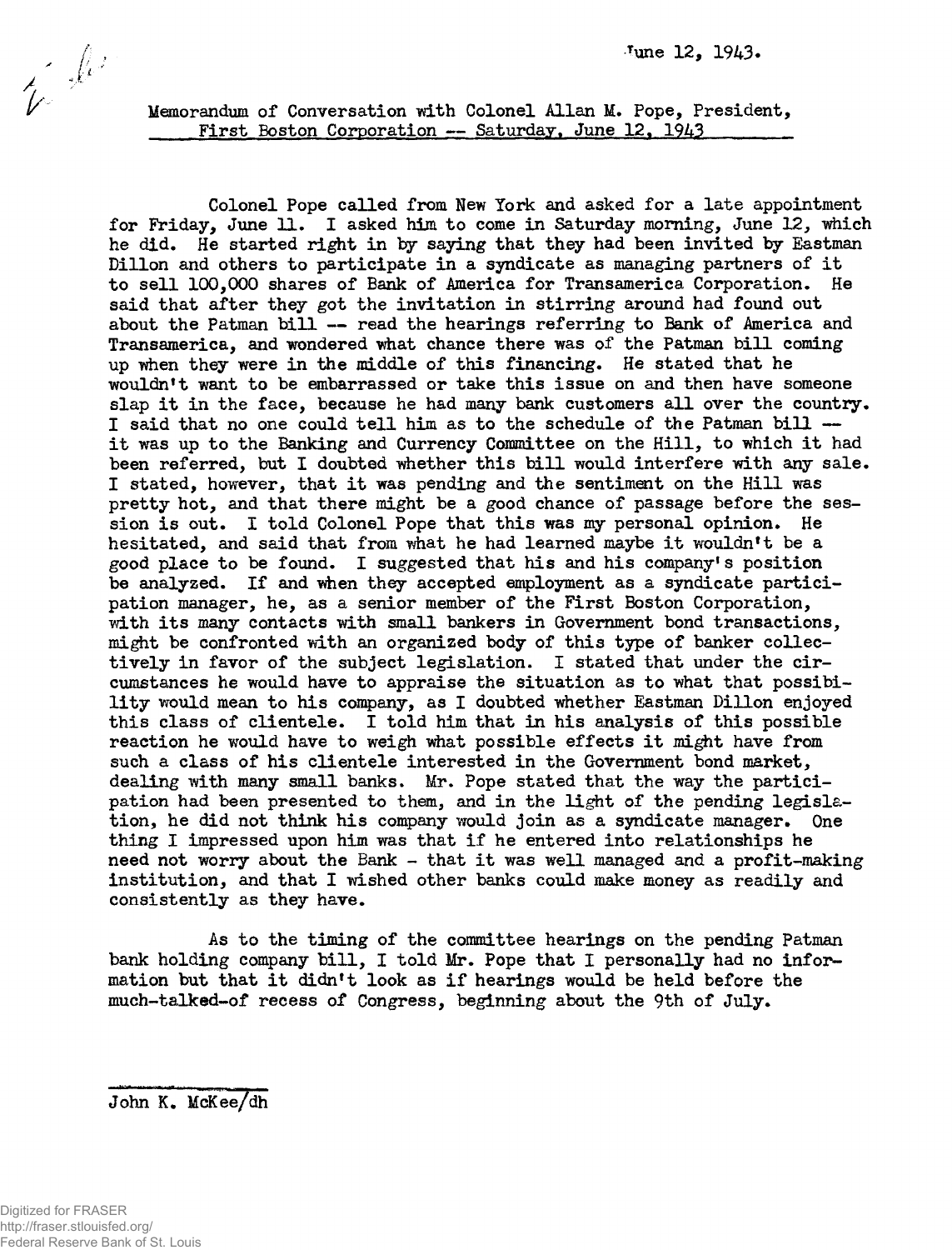## COP Y

## THE FIRST BOSTON CORPORATION

Allan M. Pope 100 Broadway President New York and New York and New York and New York and New York and New York and New York and New York

July 2, 1943-

The Honorable John K. McKee, Board of Governors, Federal Reserve Board, Washington, D. C.

My dear John:-

I have tried to reach you on the telephone two or three times during the week, but you were either away or I was not able to get through to you. I should have preferred to telephone than write in order that I might perhaps be able to answer some questions that might be brought up by a letter.

When Eastman Dillon approached us with respect to going into the underwriting of capital issues of the Bank of America as a principal underwriter, we did not accept the invitation except with qualifications.

As time went on the Patman Bill came into being. This brought the matter up to the point where we advised Eastman Dillon that we would have to know more about what this meant than we then did and we thought it advisable that they, as managers of the syndicate, should likewise know more.

The senior partner of Eastman Dillon consulted with us on several occasions on this matter and the upshot of it was that I was delegated to go to Washington and talk to those who, I thought, might know something about the meaning of the Patman Bill. I was asked whom I would go to and you were one of those I said I would see. As a matter of fact, I saw no one else but you.

As you recall, you talked to me at some length on the entire picture, specifying when you did so that you were talking to me as a senior officer of The First Boston Corporation only. I want you to know that I respected this confidence and that when I returned to New York, being duty bound to talk with Eastman Dillon, I spoke to only the senior partner and I told him that you had verified the fact that the Bill was in existence; that you could not say when the Bill might come up for action but that you in common with others felt from what you knew from, the attitude on the Hill that that Bill or some Bill like it was liable to create a great deal of discussion and that in your opinion the temper of Congress was such that it would probably be passed in something like its present form. Beyond this I made no reference to your conversation.